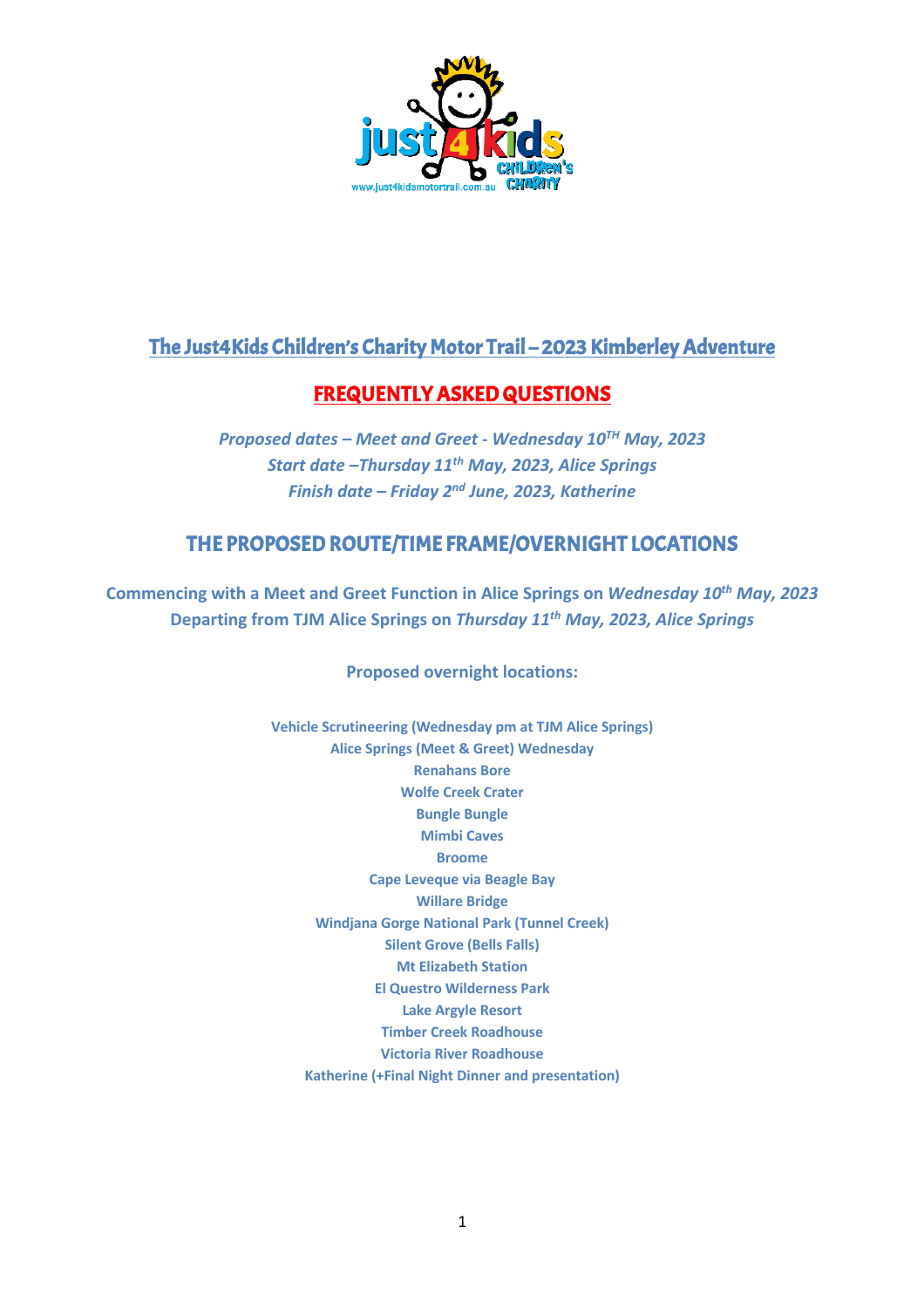## WHAT IS MY INVESTMENT? WHAT DO I NEED TO DO? HOW DO I DO IT?

## **TEAM ENTRY LEVY** - Is \$660, An initial deposit of \$60 will secure your team entry.

Your receipt will be emailed to you following your payment, card options available.

**CHARITABLE DONATION COMPONENT** is \$1,000 for each adult, an adult is aged 18yrs+. The non-refundable donation Component of \$1,000 is the minimum investment required, and is tax deductible. We can issue a separate receipt for tax purposes upon request. By Law, a charitable donation is non-refundable. This donation is payable by  $7<sup>th</sup>$  of January, 2023.

## *Please note – sponsor donated funds deposited into the Just4Kids account to support your team entry are NOT refundable, by law, should you cancel your entry at any time. Please be aware that you cannot issue a Just4Kids tax receipt to your sponsor unless the funds are banked into the Just4Kids Motor Trail account.*

#### CATERING/TOURS/PERMITS COMPONENT

Your commitment is - \$2390 per adult (14yrs+) Children 5-13 years - \$880. Children 0-4 years FOC.

The age of the children is based on their age as at Wednesday *10th May 2023*.

You will receive an invoice for this component to be paid by **7th February, 2023,** refundable if you need to cancel more than 60 days prior to start of Motor-Trail or it can be transferred to a future event.

If you have any special dietary needs, please advise us so arrangements can be made to meet your requirements by our qualified chefs.

ACCOMMODATION will be varied for the Kimberley event. Just4Kids will reserve rooms and camp sites that will be payable direct by each entrant. You will need to confirm your booking directly with the provider, from the J4K accommodation list supplied to you after your team entry levy is paid in full.

For any **optional extra tours**, a list will be made available to assist you with lay day choices – these are payable by the individual entrant direct to the tour provider. **We strongly recommend that you book your optional tours as soon as the event dates are ratified.** We will email registered entrants an itinerary with the finalised route and overnight stops and lay day dates.

**Team expenses** such as fuel, accommodation, and snacks/drinks, as well as any vehicle expenses, are payable by the individual entrant.

WHAT IS THE TAX DEDUCTIBLE DONATION USED FOR? Donations make it possible for the Charity to support children in need from birth to 18yrs of age. We endeavour to visit schools wherever possible along the way to assist with any special projects they may be working towards. Additional funds are distributed throughout the year to assist children in need.

## AUCTION ITEMS

Each team is requested to bring at least 2 quality items for auctioning at local functions en route. Please contact us for more information if required.

## OFFICIAL POLO SHIRT

Our official shirt is required to be worn at all official functions en route. Due to the length of our motor trail, it is recommended that you purchase two shirts. Request for your orders will be later in the year, nominating your sizes and quantities. Please do not leave ordering to the last month.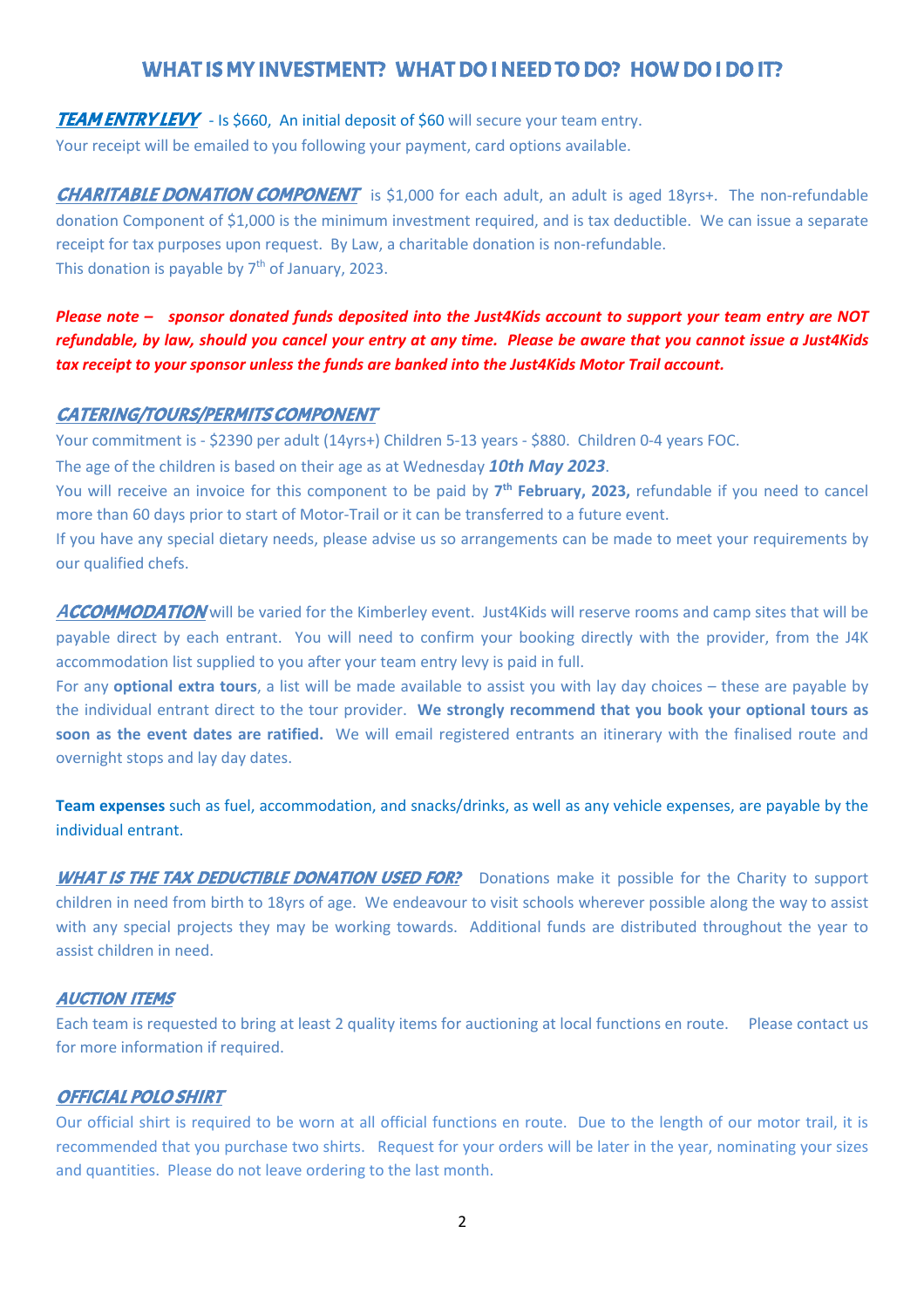CAN MY ENTRY AND OTHER ASSOCIATED COSTS BE SPONSORED BY AN ORGANISATION?Yes. You can obtain sponsorship for your entry, and costs associated with it, if you wish. The majority of entrants do. The minimum donation requirement of \$1000 is tax deductible. Details about Just4Kids and their charity status and registration forms are available on our website. We gratefully accept additional funds raised by you to assist children in need.

## DO I NEED A FOUR WHEEL DRIVE?

A 4x4 is preferable for all conditions, or a quality All Wheel Drive. Any vehicle that is towing should be at least an All - Wheel Drive vehicle. Trailers/campers will require an off road heavy duty suspension set up.

If you have any concerns, please check with our Motor Trail Director, Mark Louez, well in advance of the event. He can supply you with information on the circuit and expected road conditions. Phone Mark on 0429 090 199. Keep in mind that road conditions may vary from the official survey date.

## TEAM NAMES, THEME NIGHTS AND THEMED VEHICLES

A theme for your team is encouraged. If you have children travelling with you, it is a great way for them to enjoy the trip.

We have themed days/nights along the route and a list will be sent to you prior to the event. Keep it simple but get involved. Makes for a lot of fun.

We do require that you name your team, e.g. The Badgers. And we do need you to provide a preferred number of your choosing. Please supply at least 2 numbers as some will already be spoken for, e.g. 99 or 999. This number is your radio call sign and will appear on your car door decals that we will provide prior to the event. Your name and team name will be on your lanyards (issued by J4K) and must be worn at all times especially at official functions and when we dine out.

## NAVIGATION DIRECTIONS

A daily trip sheet will be handed out at the beginning of each day that guides you all the way to the next turn, fun stop, lunch stop and overnight location. Your passenger (navigator) will be responsible to guide you on your way and notify you of any change of conditions/directions.

WILL THERE BE MOBILE PHONE COVERAGE IN THE TOWNS WE ARE VISITING? Some of the areas we travel through on this event will have Telstra/Optus coverage. In-car and dash mounted navigation units will also work for the circuit. A list of all overnight stops, with the address and phone number of the motels and camping grounds will be available where possible. If you have to make or take an emergency call, Just4Kids have satellite phones available.

**IS THERE SUPPORT IF MY VEHICLE BREAKS DOWN?** We do offer assistance. If the issue cannot be fully resolved, we will ensure you get to the next serviceable area for more comprehensive repairs.

It is advisable on any J4K motor trail event to upgrade your **RACQ membership to Ultimate** for that year to ensure full service from them. RACQ does support most areas as long as you are a member.

Driving to the conditions of the road with lower speeds and good tyres, a vehicle that is not overloaded, makes for a trouble-free holiday. Please read the J4K suggested and compulsory items list which will be sent to you after registration.

## CAN JUST4KIDS ASSIST ME WITH FUNDRAISING?

Just4Kids has a variety of concepts to help you raise funds. One of the best fundraisers is the Bunnings BBQ days. We can provide you with a J4K letter regarding any fundraising you might like to do. Please contact**: admin@just4kidsmotortrail.com.au** or

**didey@just4kidsmotortrail.com.au for further info.**